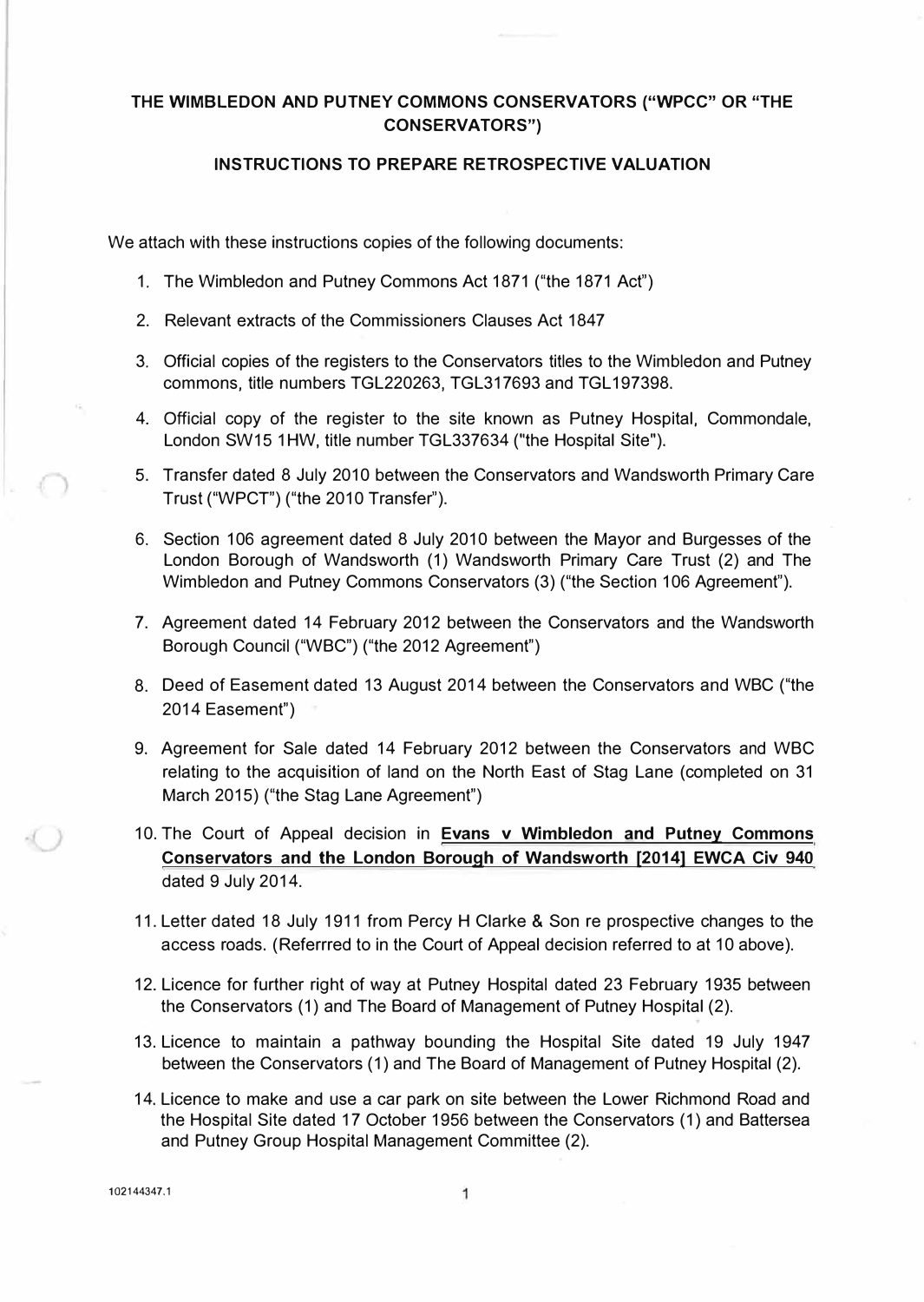- 15. Licence to extend and improve and use the roads leading to and from the car park to the Hospital Site dated 3 September 1957 between the Conservators (1) and Battersea and Putney Group Hospital Management Committee (2).
- 16. Copy counterpart licence to erect hoarding dated 19 December 2008 between the Conservators (1) and South West London Health Partnerships Limited (2).
- 17. Deed of grant of easement for electric lines at land at and adjoining the Former Putney Hospital, Lower Richard Road, London SW15 dated 31 March 2015 and made between the Conservators (1) The Mayor and Burgesses of the London Borough of Wandsworth (2) and London Power Networks pie (3).
- 18. Extracts from the files of Drivers Jonas Deloitte advisors to the Conservators on valuation issues prior to the 2010 Transfer and the 2012 Agreement.
- 19. Extracts from the files of Gregsons solicitors to the Conservators at the time of the 2010 Transfer, the 2012 Agreement and the 2014 Easement.
- 20. The report of Montagu Evans of 9 September 2015 with letter of 3 August 2015 setting out the basis of their instructions

#### **Brief**

The Conservators require a retrospective valuation report as at 14 February 2012 - the date of the 2012 Agreement - to establish whether the consideration received by the Conservators for the grant of the 2014 Easement represented best value for the Charity.

You have signed a Confidentiality Agreement and have already received copies of documents 1,2 and 5 - 9 above with the Briefing Note dated 28 September 2016. The contents of the Briefing Note are incorporated in these instructions.

The information contained in these instructions and the accompanying documents constitutes Confidential Information as defined in the Confidentiality Agreement.

#### **Sections 117-121 of the Charities Act 2011 ("the Charities Act provisions")**

The Conservators were created by the 1871 Act which provides  $-$  at Section 8  $-$  power to take, hold and to dispose of land and other property by grant, demise or otherwise. The decision of the Court of Appeal in **Evans v Wimbledon and Putney Commons Conservators and the London Borough of Wandsworth** of 9 July 2014 - which relates to the 2012 Agreement established that the Conservators have power under the 1871 Act to create easements.

Leading Counsel's advice has been obtained that Section 8 of the 1871 Act provides the Conservators with an exemption from the need to comply with the Charities Act provisions by virtue of Section 117(3)(a) of the Charities Act 2011. Consequently it was not necessary for the Conservators to obtain a qualified surveyors' report prior to entering into the 2012 Agreement which commits them to granting the 2014 Easement when certain conditions are fulfilled. It was however, necessary for them to ensure that the transaction satisfied their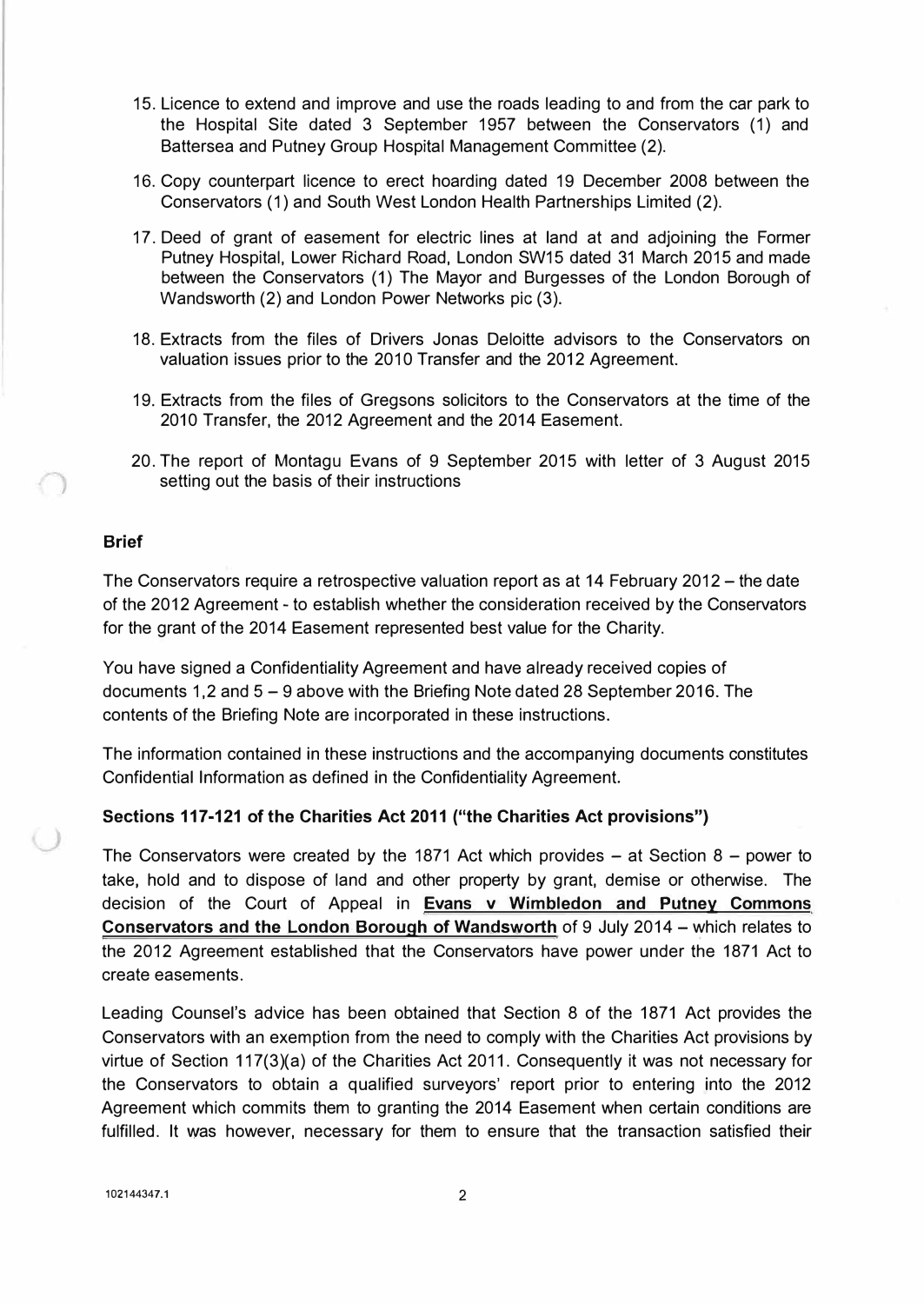fiduciary obligations as trustees and represented the best value available for the charity at the relevant time.

Your retrospective valuation report should be provided on this basis.

# **Background to the 2010 Transfer**

The Putney Hospital site ("the hospital site") is a freehold site owned by WBC which sits within a corner of Lower Common South which is part of Putney Common. The hospital site was originally occupied by two houses with pre-1871 rights of access. Until 14 February 2012 the site was owned by WPCT. On that date it was sold to WBC.

Until relatively recently the hospital site was occupied by Putney Hospital and at the northern end by housing for the nurses. The hospital site has never immediately joined either of the public highways known as Commondale or the Lower Richmond Road. Access to and car parking for the hospital and nurses home was under licence from the Conservators over its common land. Various access licences were granted between 1957 and 1999 when the hospital closed.

From 1957 until the closure of Putney Hospital in 1999 the hospital site had the benefit of the various licences granting access to and from the site for the purpose of the hospital and the nurses' home over the access roads. For completeness copies of these licences are included with these instructions.

Between 1999 and 2003 it seems that WPCT had no plans for the hospital site. In 2003 WPCT approached the Conservators to agree a right of way to the hospital site for the purpose of developing it into a primary care centre and private flats which were intended to be sold off the cover the costs of the re-development of the hospital site.

On 19 December 2008 the Conservators granted a licence to South West London Health Partnerships Limited to occupy part of the common surrounding the hospital site for the purposes of erecting a hoarding around the derelict buildings which were Putney Hospital and the nurses' homes. A copy of this is at divider 16.

### **The 2010 Transfer**

For the purposes of enabling the redevelopment of the hospital site into a primary care centre and private flats, the Conservators entered into the 2010 Transfer. This provides for the following:

- the land edged red on the plan to the Transfer forming the northern end of the hospital site was transferred to the Conservators and became part of the freehold title to the commons;
- The land coloured yellow on the plan to the Transfer (being the access routes and car park formerly used under licence for the benefit of the Hospital Site) was deemed part of the freehold of the commons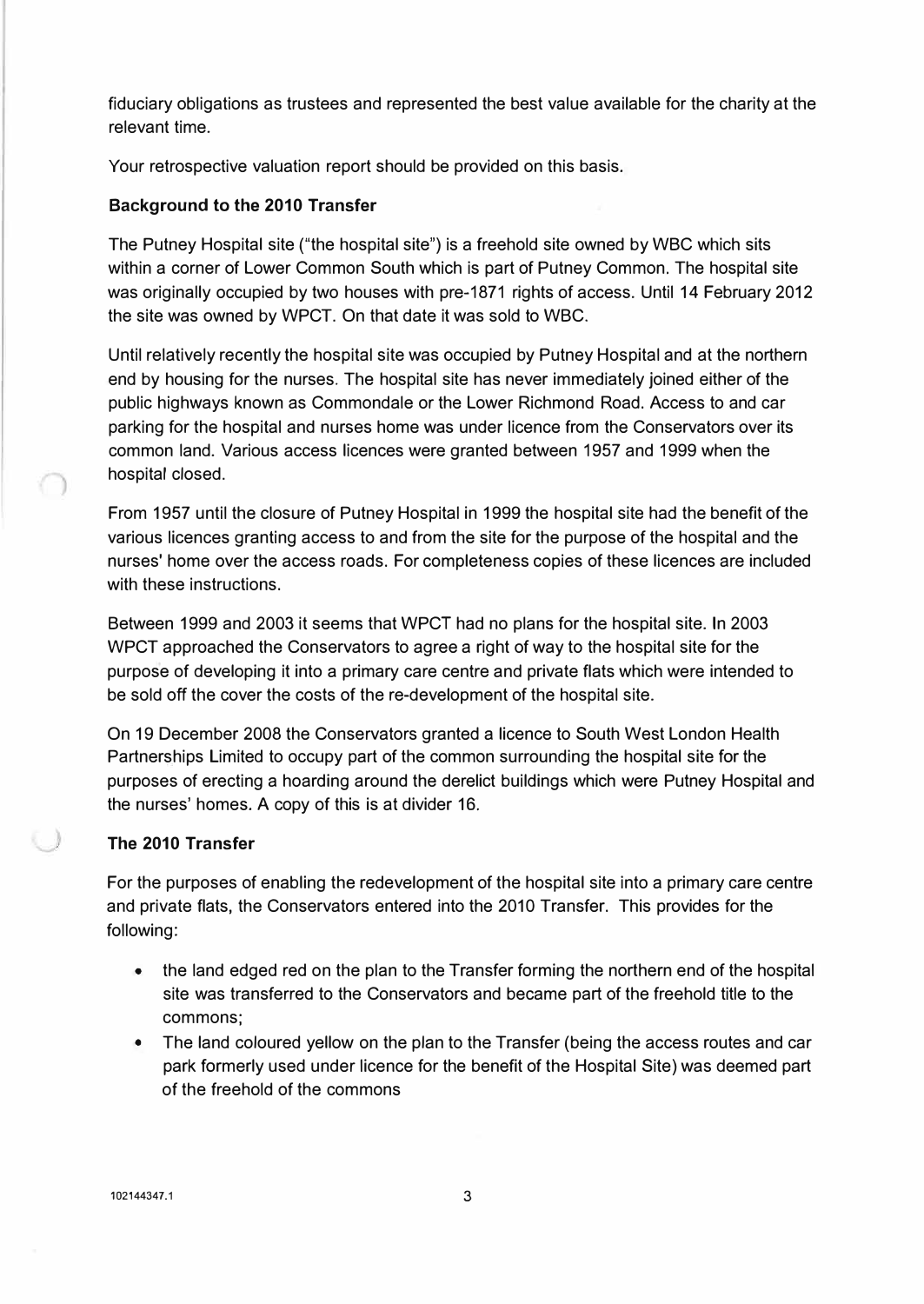- In return for the grant of the rights detailed below and within 56 days of commencement of the development of the hospital site, the WPCT were to pay to the Conservators £250,000.
- For the benefit of the part of the hospital site that was to be retained as a primary care centre, the right of way over the access roads provided that the right was to be limited to the use of that part of the site as a primary care centre substantially providing health services free at the point of delivery as part of the NHS.
- For the benefit of the part of the hospital site that was to be redeveloped as private flats, a right of way over the access roads was granted provided that the use of that part of the hospital site was for residential purposes only and no more than 24 flats were constructed.
- The primary care centre and the flats were not to exceed the dimensions specified in planning permission 2006/2866
- The £250,000 payment was to be apportioned £1 for the rights in respect of the primary care centre and £249,999 for the rights in respect of the flats.
- Further ancillary rights of access for the purpose of the redevelopment and for the laying and maintaining of service media cables etc. were granted.
- The WPCT also covenanted to keep the accessway properly maintained and in good and substantial repair and condition, as well as implementing and policing a parking policy over the accessway.

The land was transferred pursuant to the Transfer and registered at the Land Registry.

On 8 July 2010 the Conservators were also a party to the Section 106 agreement relating to the redevelopment of the hospital site under which the WPCT agreed to carry out £215,000 worth of works to the common, details of which are listed at Schedule 4 which states *"in part consideration for the granting of the access easement, the agreed works are to be carried out."* 

### **The 2012 Agreement**

The development envisaged by the 2010 Transfer was never commenced and on 14 February 2012 WPCT sold the site to WBC for £4,400,000. The precise terms of sale are not known.

Also on 14 February 2012 the 2012 Agreement and the Stag Lane Agreement were also concluded. The Stag Lane Agreement involved the acquisition of land part of which was in compensation for additional land included in the 2012 Agreement - to provide the turning circle at the end of the accessway. The consideration for the purchase was £8,000.

The 2012 Agreement provides that following grant of a satisfactory planning permission for the development of the hospital site into a primary school and block of residential flats the parties will enter into a Deed of Easement in the form annexed to the 2012 Agreement. Consequently the trustees were bound to enter into the 2014 Easement as at 14 February 2012. The valuation date has been confirmed by Leading Counsel as 14 February 2012.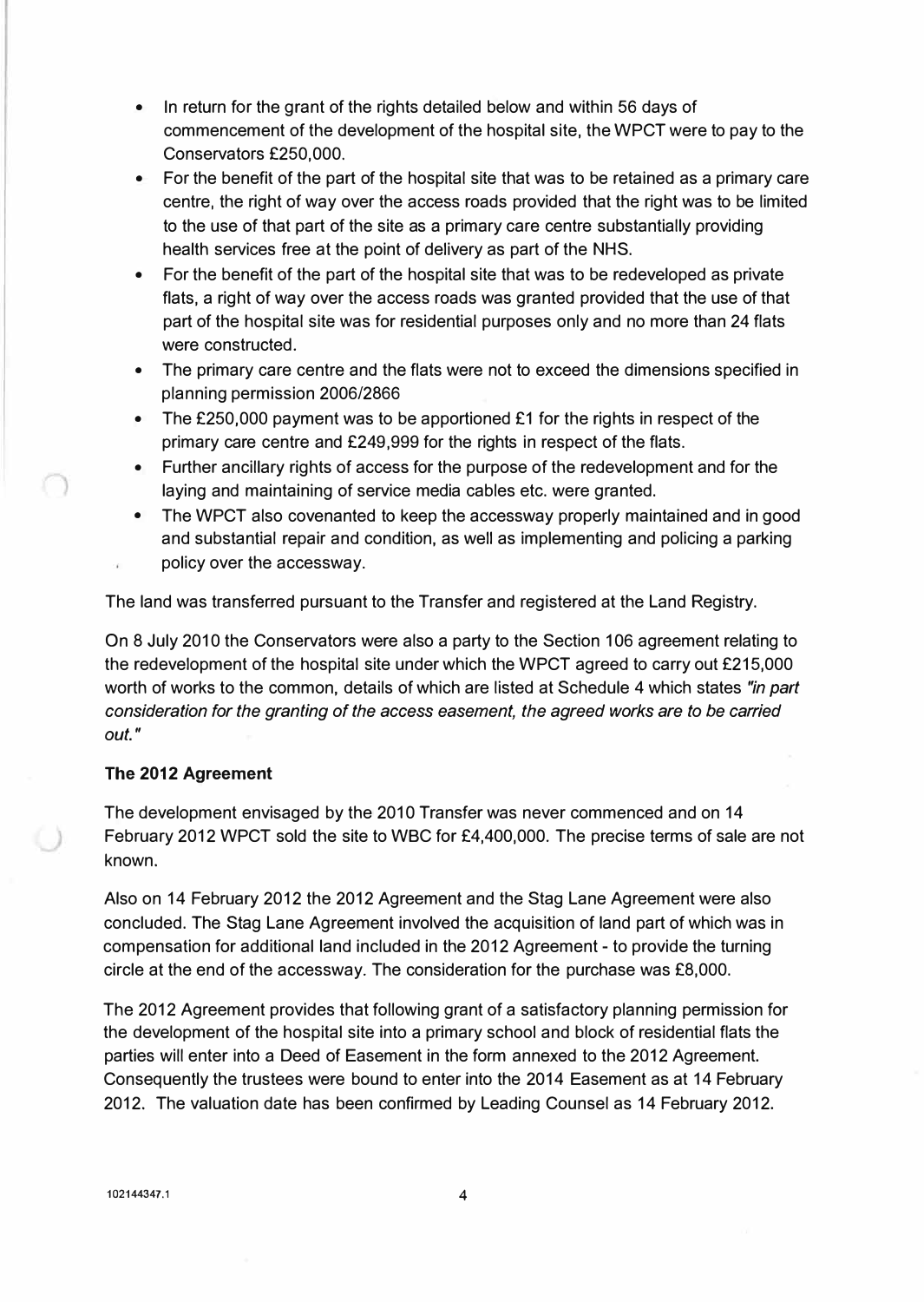The Deed of Easement attached to the 2012 Agreement provided for payment to the Conservators of £350,000 in return for the grant of the following rights:

- For the benefit of the part of the hospital site that was to be retained as a school a right of way over the access roads coloured brown on the plan attached to the deed provided the use of that part of the hospital site is for a school providing education free at the point of delivery and with restrictions on the size of the school .
- For the benefit of the part of the hospital site that was to be redeveloped as private flats a right of way over the access roads coloured brown on the plan attached to the deed provided that use of that part of the hospital site is for residential purposes only and no more than 24 flats are constructed with materials and volume as specified.
- The £350,000 payment was to be apportioned £1 in respect of the rights for the school and £349,999 for the rights in respect of the flats.
- Further ancillary rights of access for the purpose of the redevelopment and for laying and maintaining service media cables etc. and an access barrier were also granted.
- WBC also covenanted to: keep the accessway properly maintained and in good and substantial repair and condition, as well as implementing and policing a parking policy over the accessway; and to procure, as part of the consideration for the rights of way for the school and flats, the Common Land Works – ie the same works as referred to in the Section 106 Agreement - were carried out at the cost of the Council's appointed developer for the development of the hospital site.

The easement was on similar terms to that referred to in the 2010 Agreement save that the rights of way extended over an additional turning circle at the end of the accessway.

On 13 August 2014 the Conservators granted the 2014 Easement which provided access to the hospital site to WBC in substantially the same form as attached to the 2012 Agreement.

#### **Other agreements**

On 31 March 2015 the Conservators completed the transfer of the land at Stag Lane and so now own land on both sides of an unregistered lane.

On 31 March 2015 the Conservators also entered into a deed of grant of an easement for electric lines on land at and adjoining the hospital site with the London Power Networks pie for the consideration of £1. The easement extended over both WBC and common land. London Power Networks pie is an electricity distribution network operator.

#### **Dispute amongst the Conservators**

The 1871 Act provides that there shall be 8 Conservators: 5 are elected from those who would be entitled to vote in a local government election and whose residence is within the ambit of Wimbledon Common or the old Parish of Putney and 3 are appointed by each of the Secretaries of State for the Home Office, Defence and the Environment. Conservators are either elected or appointed for a period of 3 years and are capable of re-election or reappointment.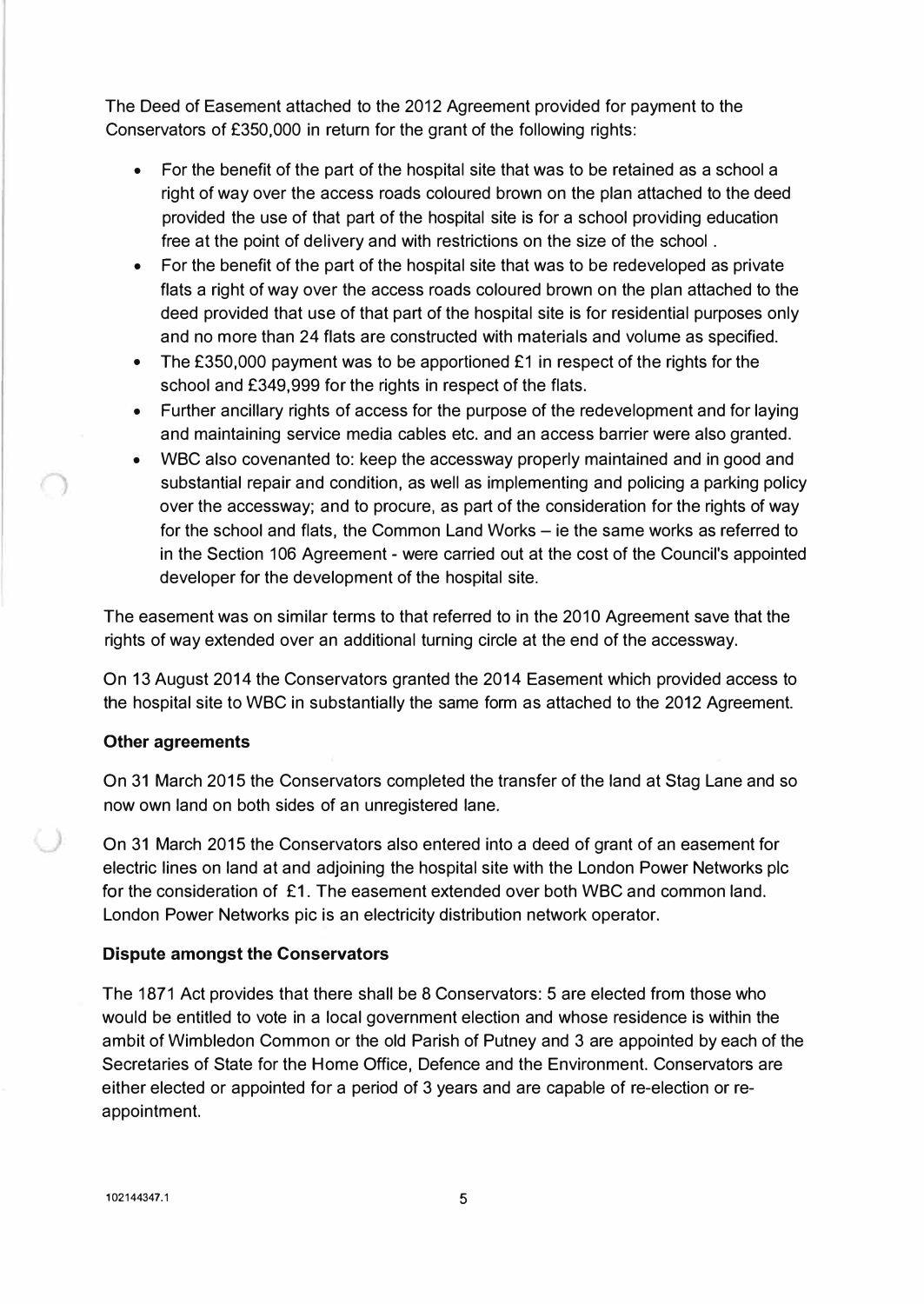There has been a change of Conservators with only 2 of those who were in post at the time of the 2012 Agreement remaining in post. They were appointed in 2009. The other appointed Conservator currently in post was appointed in 2013. Five Conservators were elected in April 2015, none of whom had been elected before. One resigned in November 2015.

Some of those elected in April 2015 have sought to challenge whether or not the arrangements in relation to the Putney Hospital Easement have achieved best value for the charity. One of the issues between them is whether or not the hospital site has sufficient rights of access to enable the development to proceed and if not whether the terms of the 2012 Agreement represent best value for WPCC. The issue of access to the hospital site is addressed in paragraphs 1-5 of the Court of Appeal decision in **Evans v Wimbledon and Putney Commons Conservators and the London Borough of Wandsworth** of 9 July 2014.

### **Basis of valuation**

The Conservators obtained valuation advice on the proposed terms for the 2010 Transfer in October 2008 and for the 2012 Agreement in December 2011. Details of the advice provided are included in the documents at dividers 18 and 19.

The valuation undertaken prior to WPCC entering into the 2010 Transfer and the 2012 Agreement was based on marriage value. However it has subsequently been suggested - as a consequence of the access issues - that the appropriate basis of valuation is the ransom value.

On 9 July 2015 Chair of the Audit and Risk Committee instructed Montagu Evans to provide a retrospective valuation report. The report and letter of instruction are at divider 20 . The fact of the report and the valuation figure reached are in the public domain and therefore we consider it appropriate that full details are provided to you.

#### **Charity Commission Inquiry**

On 18 August 2016 the Charity Commission opened a statutory enquiry into the Wimbledon and Putney Commons Conservators. The enquiry will look at  $-$  inter alia  $-$  the administration, governance and management of the Charity by the trustees with specific regard to the granting of the easement in August 2014 and whether the easement was granted at a significant undervalue.

As you know the Charity Commission have directed that the trustees shall take the following action **by 5pm on 13 October 2016:** 

- 1. Appoint a surveyor to carry out a retrospective valuation of the easement granted in August 2014 to the London Borough of Wandsworth for access rights over Putney Lower Common ("the Easement").
- 2. Issue instructions to the surveyor for the valuation of the Easement.
- 3. Agree a date with the surveyor by which the valuation of the easement will be undertaken by the surveyor and communicated to the Charities trustees.

**102144347.1** 6

*)*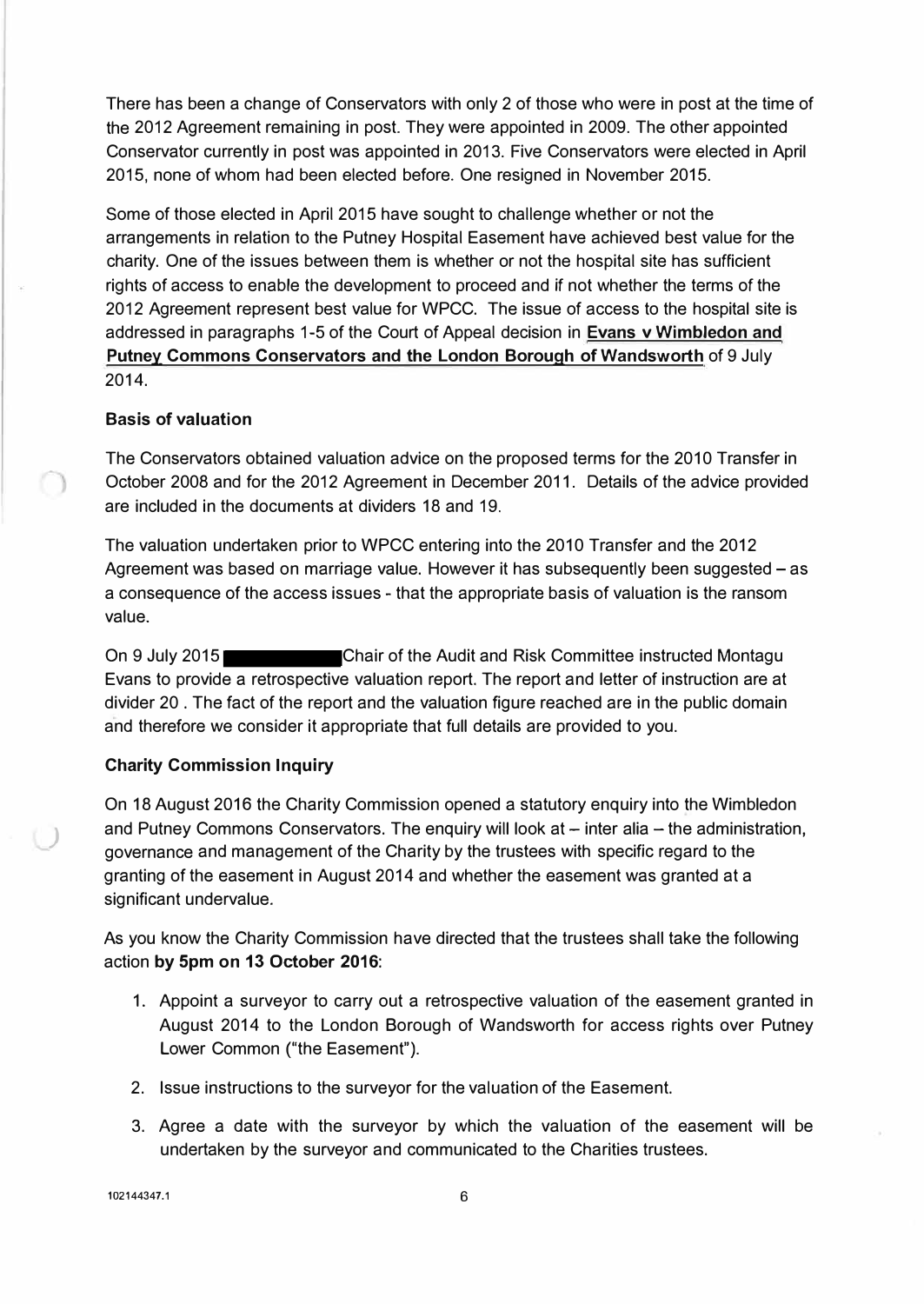These instructions to you constitute compliance with 1. and 2. above. You have agreed to provide your report by Friday 11 November 2016.

#### **Matters to be considered in the decision to grant the 2014 Easement**

The matters set out below are referred to in the correspondence at dividers 17 and 18. These may or may not have had a bearing on the financial consideration the Conservators were prepared to accept in return for the grant of the 2014 Easement. It is a matter for your expertise as to the extent to which  $-$  if at all  $-$  they have a bearing on your valuation along with any other matters you think should be taken into account.

- the value to WPCC of the works to the Common which WBC agreed to carry out firstly under the S106 Agreement dated 8 July 2010 and subsequently as part of the 2012 Agreement and the 2014 Easement;
- the value of the land transferred to the Conservators under the Stag Lane Agreement. The sum of £8,000 was paid for this land: it is not clear whether that sum represented the true value of the land or an undervalue;
- The extent to which matters taken into account in connection with the 2010 Agreement were still relevant and/or taken into account in entering into the 2012 Agreement. The land acquired under the 2010 Agreement could not be consideration for any subsequent agreement. The rights granted under the 2010 Transfer were to be provided by WBC under the Section 106 Agreement. Could those works constitute consideration under the 2012 Agreement?
- The possibility of the land becoming subject to a Compulsory Purchase Order by the local authority on less favourable terms for the Conservators if an agreement was not reached voluntarily.
- The Conservators principal objective was the preservation of the commons and so they had an interest in returning land to the common; limiting the size and scope of any development and ensuring that a development proceeded for the benefit of the common; ensuring parking issues were addressed and having regard to\_ the political repercussions of any perception that the development had failed because of objections by the Conservators.

#### **Instructions**

We would be grateful if you would prepare a retrospective valuation of the grant of the 2014 Easement pursuant to the 2012 Agreement.

You have agreed to provide your report by Friday 11 November 2016 at a fixed fee of plus VAT.

Your report - which should be addressed to the Conservators - should include details of your instructions, of the methodology you have employed and the matters you have taken into account in reaching your decision with details of the weight you have attributed to them.

Arrangements for a site visit can be made through Simon Lee, Chief Executive of the Conservators who can be contacted by email at simon.lee@wpcc.org.uk